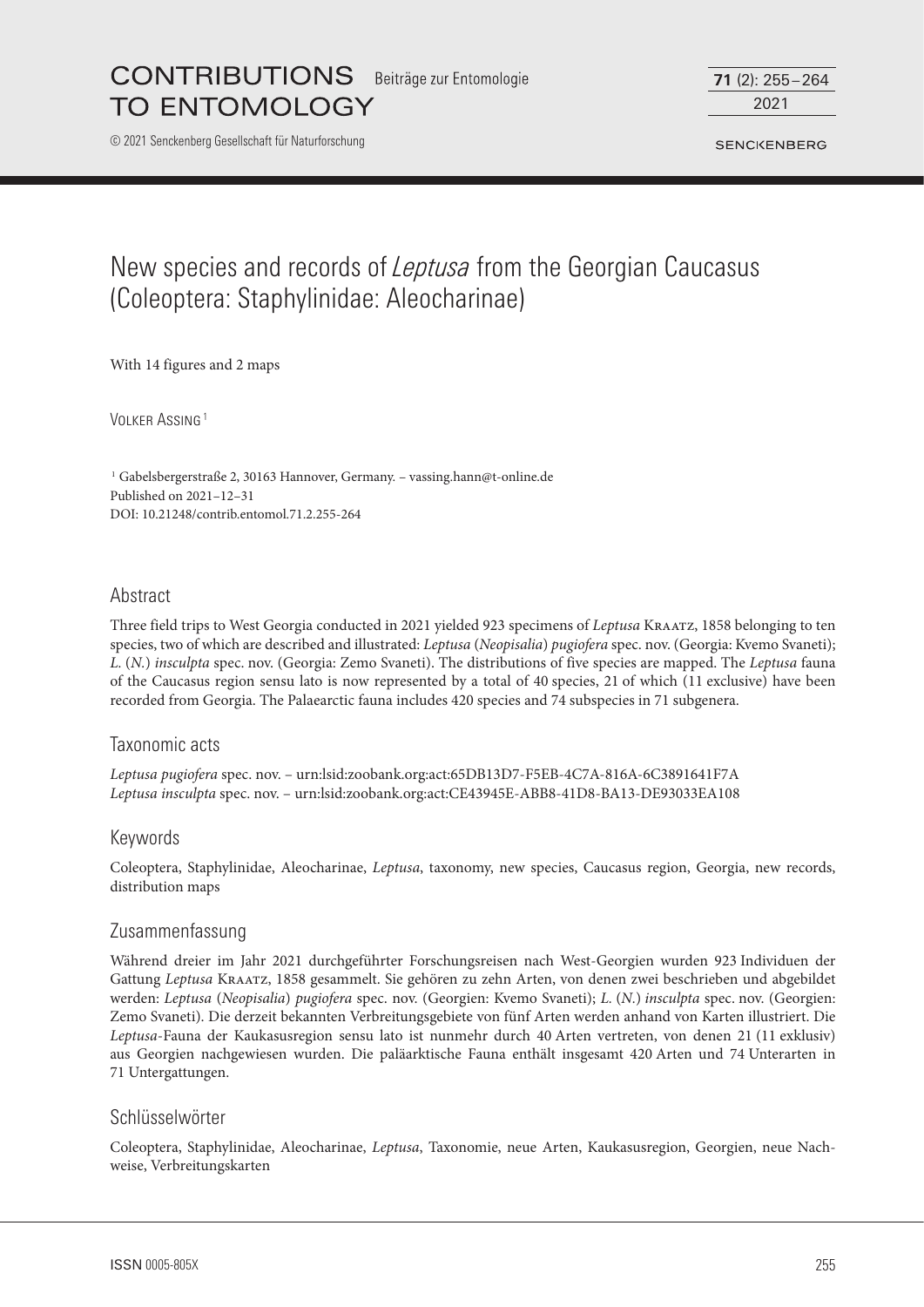# Introduction

According to the latest contribution to the taxonomy and distribution of *Leptusa* KRAATZ, 1858, the genus was previously represented in the Palaearctic region by a total of 418 species and 74 subspecies in 71 subgenera, with nine species listed as incertae sedis (Assing 2021). The foundation of the exploration of the Caucasian fauna was laid by Pace (1989), who comprehensively revised the genus at a world scale. Several additional species, synonymies, and numerous records from the Greater and Lesser Caucasus were published in subsequent years (Assing 2011, 2017, 2019, 2021). Assing (2017) provided an overview of the Caucasian *Leptusa* fauna known at that time. Prior to the present study, the fauna of the Caucasus region sensu lato (i.e., the region including the Russian part of the Greater Caucasus, Georgia, Northeast Turkey, Armenia, and Azerbaijan) was composed of 38 species in five subgenera, the vast majority of them regionally or locally endemic. Nineteen of these species (nine of them exclusive) had been recorded from the territory of Georgia, including Abkhazia.

In 2021, three field trips were conducted to West Georgia, one by Volker Brachat (Geretsried) and Heinrich Meybohm (Großhansdorf) in June and two by Michael Schülke (Berlin) and the author in July/August and October. A study of 923 specimens of *Leptusa* collected during these field trips revealed that this material included ten species, two of them undescribed.

# Material and methods

The material examined in the present study is deposited in the following collections:

- MNB Museum für Naturkunde, Berlin (including coll. Schülke)
- cAss author´s private collection

The morphological studies were conducted using Stemi SV 11 (Zeiss) and Discovery V12 (Zeiss) microscopes, and a Jenalab compound microscope (Carl Zeiss Jena). The images were created using digital cameras (Axiocam ERc 5s, Nikon Coolpix 995), as well as Labscope and Picolay software. The maps were created using MapCreator 2.0 (primap) software.

Body length was measured from the anterior margin of the labrum to the apex of the abdomen, the length of the forebody from the anterior margin of the labrum to the posterior margin of the elytra, head length from the anterior margin of the clypeus to the posterior constriction of the head, elytral length at the suture from the apex of the scutellum to the posterior margin of the elytra, and the length of the aedeagus from the apex of the ventral process to the base of the aedeagal capsule. The "parameral" side (i.e., the side where the sperm duct enters) is referred to as the ventral, the opposite side as the dorsal aspect.

# Results

#### *Leptusa* (*Leptusa*) *pulchella* (Mannerheim, 1830)

**Material examined: Georgia: Racha**: 1 ex., NE Oni, Shovi, 42°41'47"N, 43°41'05"E, 1580 m, forest margin with predominant *Carpinus*, litter and roots sifted, 25.VII.2021, leg. Assing (cAss). **Kvemo Svaneti:** 3 exs., E Lentekhi, mountain track Chvelpi–Latpari pass, 42°50'30"N, 42°56'33"E, 1600 m, beech forest, bark of beech trunk sifted, 30.VII.2021, leg. Assing (cAss).

This corticolous species is widespread in most of the West Palaearctic region, but has been recorded only from few localities in the Caucasus region (Assing 2017, 2021).

#### *Leptusa* (*Neopisalia*) *venusta* (Hochhuth, 1849)

**Material examined: Georgia: Guria**: 1 ex., Kvabgha–Zoti, 41°55'05"N, 42°24'18"E, 530 m, flood plain forest with alder, litter sifted, 11.VI.2021, leg. Brachat & Meybohm; 1 ex., Vakijvari, 41°54'06"N, 42°09'40"E, 430 m, deciduous forest, litter sifted, 12.VI.2021, leg. Brachat & Meybohm. **Zemo Svaneti**: 1 ex., NW Khaishi, 42°59'54"N, 42°09'25"E, 900 m, alder forest, litter sifted, 6.VIII.2021, leg. Assing; 1 ex., NW Khaishi, 43°00'09"N, 42°08'59"E, 950 m, alder forest, litter sifted, 6.VIII.2021, leg. Assing; 2 exs., NW Khaishi, 43°01'28"N, 42°05'42"E, 1440 m, mixed forest, litter near rotten logs and rotten trunks sifted, 6.VIII.2021, leg. Assing; 2 exs., same data, but 11.VIII.2021, leg. Schülke; 2 exs., NW Khaishi, 43°01'26"N, 42°05'50"E, 1430 m, mixed forest, litter near rotten logs and rotten trunks sifted, 6.VIII.2021, leg. Assing & Schülke; 2 exs., NW Khaishi, 43°01'16"N, 42°06'14"E, 1360 m, mixed forest, litter near dead trunks and logs sifted, 7.VIII.2021, leg. Assing & Schülke; 1 ex., N Khaishi, 43°05'41"N, 42°11'09"E, 1110 m, alder forest, moist litter sifted 10.VIII.2021, leg. Assing; 11 exs., N Khaishi, 43°05'11"N, 42°11'05"E, 1080 m, alder forest, bark sifted, 10.VIII.2021, leg. Assing; 1 ex., WSW Khaishi, 42°56'04"N, 42°09'15"E, 670 m, stream valley with scree and ferns, moist and deep litter between stones sifted, 10.VIII.2021, leg. Schülke. **Kvemo Svaneti**: 11 exs., E Lentekhi, mountain track Chvelpi–Latpari pass, 42°50'25"N, 42°56'38"E, 1560 m, beech and hazelnut litter sifted, 29.VII.2021, leg. Assing & Schülke; 4 exs., E Lentekhi, mountain track Chvelpi–Latpari pass, 42°50'58"N, 42°56'43"E, 1870 m, beech forest, litter sifted, 30.VII.2021, leg. Assing & Schülke; 1 ex., E Lentekhi, mountain track Chvelpi–Latpari pass, 42°50'30"N, 42°56'33"E, 1600 m, beech forest, litter and dead wood sifted, 30.VII.2021, leg. Assing; 1 ex., Chvelpi–Latpari pass, 42°51'19"N, 42°56'38"E, 2100 m, litter of birch, hazelnut, sorbus, and rhododendron, litter sifted, 15.VI.2021, leg. Brachat & Meybohm; 1 ex., Chvelpi–Latpari pass, 42°50'58"N, 42°56'42"E, 1950 m, beech forest, litter sifted, 15.VI.2021, leg. Brachat & Meybohm; 2 exs., Chvelpi–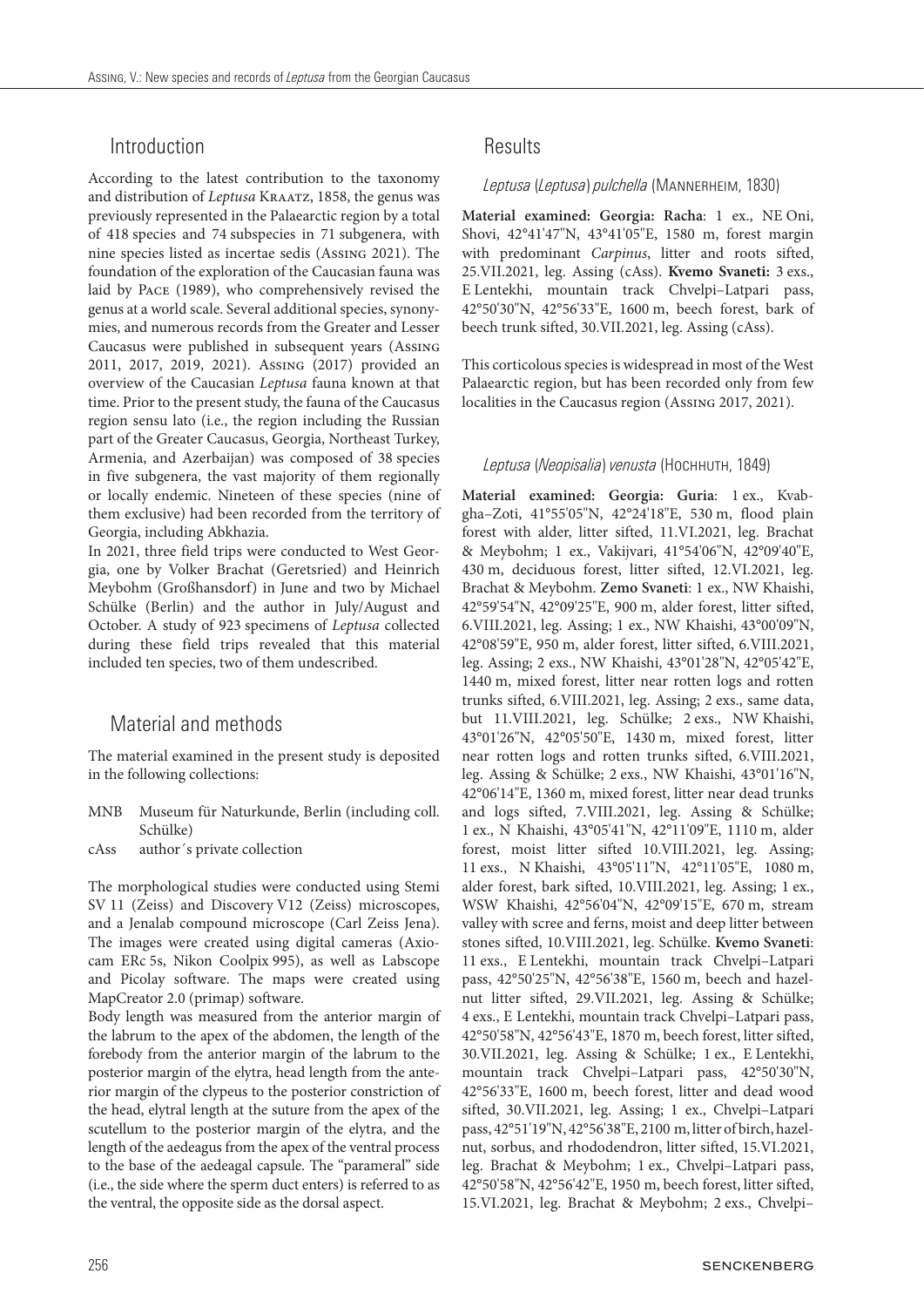Latpari pass, 42°50'30"N, 42°56'33"E, 1510 m, forest with beech and alder, litter sifted, 16.VI.2021, leg. Brachat & Meybohm; 1 ex., S Panaga, 42°49'43"N, 42°55'01"E, 1170 m, beech and hazelnut forest with rocks, litter sifted, 16.VI.2021, leg. Brachat & Meybohm; 1 ex., S Panaga, 42°49'35"N, 42°54'56"E, 1250 m, alder forest with rocks, litter sifted, 16.VI.2021, leg. Brachat & Meybohm; 14 exs., E Lentekhi, S Panaga, 42°49'46"N, 42°55'09"E, 1160 m, deciduous forest, bark sifted, 1.VIII.2021, leg. Assing; 1 ex., same data, but litter sifted; 4 exs., NE Lentekhi, 42°48'46"N, 42°44'08"E, 1690 m, hazelnut litter sifted, 2.VIII.2021, leg. Assing & Schülke; 1 ex., NW Lentekhi, 42°48'26"N, 42°39'56"E, 1360 m, moist beech forest, litter and roots sifted, 3.VIII.2021, leg. Schülke; 1 ex., E Ushguli, E Zagari pass, 42°55'39"N, 43°06'56"E, 2330 m, *Salix* litter sifted, 31.VII.2021, leg. Assing; 1 ex., E Ushguli, E Zagari pass, 42°54'18"N, 43°08'32"E, 1860 m, moist Carpinus forest, litter sifted, 31.VII.2021, leg. Schülke (MNB). **Racha**: 1 ex., NE Ambrolauri, Likheti, 42°35'31"N, 43°13'38"E, 760 m, moist deciduous forest with predominant alder, partly on scree and gravel substrate, litter sifted, 21.X.2021, leg. Assing; 1 ex., Likheti, 42°40'10"N, 43°17'54"E, 1090 m, moist deciduous forest, litter sifted, 17.VI.2021, leg. Brachat & Meybohm; 10 exs., N Oni, E Ghebi, 42°45'54"N, 43°31'36"E, 1450 m, moist deciduous forest with predominant old *Fagus*, litter sifted, 22.X.2021, leg. Assing & Schülke; 1 ex., Lesora, 42°31'21"N, 43°31'30"E, 1090 m, moist slope with *Petasites*, litter sifted, 19.VI.2021, leg. Brachat & Meybohm; 4 exs., E Ambrolauri, SE Oni, Tskhmori, 42°32'08"N, 43°29'38"E, 1320 m, moist deciduous forest with predominant alder, alder litter and forest margin sifted, 23.VII.2021, leg. Schülke; 5 exs., E Ambrolauri, SE Oni, Tskhmori, 42°32'36"N, 43°28'35"E, 1120 m, deciduous forest with predominant alder, litter near stream sifted, 23.VII.2021, leg. Assing & Schülke; 1 ex., SE Oni, Lesora, 42°30'50"N, 43°31'37"E, 1440 m, graveyard with old trees, predominantly *Fagus*, litter sifted, 24.VII.2021, leg. Assing; 11 exs., NE Oni, Shovi, 42°41'47"N, 43°41'05"E, 1580 m, forest margin with predominant *Carpinus*, litter and roots sifted, 25.VII.2021, leg. Assing & Schülke; 1 ex., SW Ambrolauri, N Nakerala pass, 42°24'41"N, 43°02'28"E, 1160 m, clearing in beech forest, beech litter at forest margin sifted, 26.VII.2021, leg. Assing; 1 ex., N Nakerala pass, 42°24'31"N, 43°02'27"E, 1160 m, beech forest margin, litter sifted, 26.VII.2021, leg. Schülke; 2 exs., mountain road E Ambrolauri, 42°31'04"N, 43°19'10"E, 1530 m, deep valley with *Carpinus* and *Acer*, litter sifted, 27.VII.2021, leg. Assing & Schülke; 5 exs., mountain road E Ambrolauri, 42°31'42"N, 43°17'54"E, 1120 m, stream valley, litter sifted, 27.VII.2021, leg. Assing & Schülke; 2 exs., new pass road S Oni, 42°28'31"N, 43°24'31"E, 1810 m, montane forest (*Corylus*, *Acer*) margin, litter sifted, 28.VII.2021, leg. Assing & Schülke. **Imereti**: 6 exs., pass 25 km SE Sachkhere, 42°09'54"N, 43°35'44"E, 1190 m, deciduous forest with predominant *Fagus* and *Carpinus*, litter sifted, 23.X.2021, leg. Assing & Schülke; 1 ex., pass 25 km SE Sachkhere, 42°11'00"N, 43°35'19"E,

*Leptusa venusta* is widespread and common in the Caucasus region. For a distribution map see Assing (2017).

## *Leptusa* (*Neopisalia*) *lederi* Eppelsheim, 1883 (Map 1)

**Material examined. Georgia: Imereti**: 41 exs., SW Ambrolauri, Nakerala pass, 42°23'09"N, 42°58'45"E, 1440 m, fir forest margin, litter under rhododendron, spruce, and *Tussilago* sifted, 26.VII.2021, leg. Assing & Schülke. **Racha**: 11 exs., SW Ambrolauri, N Nakerala pass, 42°24'41"N, 43°02'28"E, 1160 m, clearing in beech forest, beech litter at forest margin sifted, 26.VII.2021, leg. Assing & Schülke; 9 exs., N Nakerala pass, 42°24'31"N, 43°02'27"E, 1160 m, beech forest margin, litter sifted, 26.VII.2021, leg. Assing & Schülke; 3 exs., mountain road E Ambrolauri, 42°31'04"N, 43°19'10"E, 1530 m, deep valley with *Carpinus* and *Acer*, litter sifted, 27.VII.2021, leg. Schülke; 6 exs., same data, but 20.X.2021, leg. Assing & Schülke. Material in MNB and cAss.

This species was originally described based on material from the Nakerala pass (SW Ambrolauri). It was subsequently recorded from several localities at and near the type locality (SW Ambrolauri), from one locality to the east of Ambrolauri, and one near Sasashi (Assing 2017). The currently known distribution is illustrated in Map 1.

*Leptusa* (*Neopisalia*) *pugiofera* spec. nov. urn:lsid:zoobank.org:act:65DB13D7-F5EB-4C7A-816A-6C3891641F7A (Figs 1–5, Map 1)

Type material: Holotype ♂: "N42°30'51 E043°31'36 (21), Georgien Racha, Lesora 1410 m, Brachat & Meybohm 19.6.2021 / Holotypus *Leptusa pugiofera* sp. n. det. V. Assing 2021" (cAss). Paratypes: 1 º: "GEORGIA [15] -Racha pass S Oni, 42°28'31"N, 43°24'31"E, 1810 m, forest margin, litter sift., 28.VII.2021, V. Assing" (cAss); 5 $\sigma \sigma$ , 4  [partly teneral]: "GEORGIA [GE2021-15]: Racha, new pass road S Oni, 42°28'31"N, 43°24'31"E, 1810 m, montane forest (*Corylus*, *Acer*) margin, litter sifted, 28.VII.2021, leg. Schülke" (MNB, cAss).

**Etymology**: The specific epithet is an adjective composed of the Latin noun pugio (dagger) and the adjectival suffix -fera (carrying). It alludes to the dagger-shaped process at the base of the ventral process of the aedeagus.

**Description**: Body length 2.1–2.8 mm; length of forebody 0.9–1.2 mm. Habitus as in Fig. 1. Colouration: body reddish to brown with the head often slightly darker, abdominal segment VI and the anterior portion of segment VII blackish, and the abdominal apex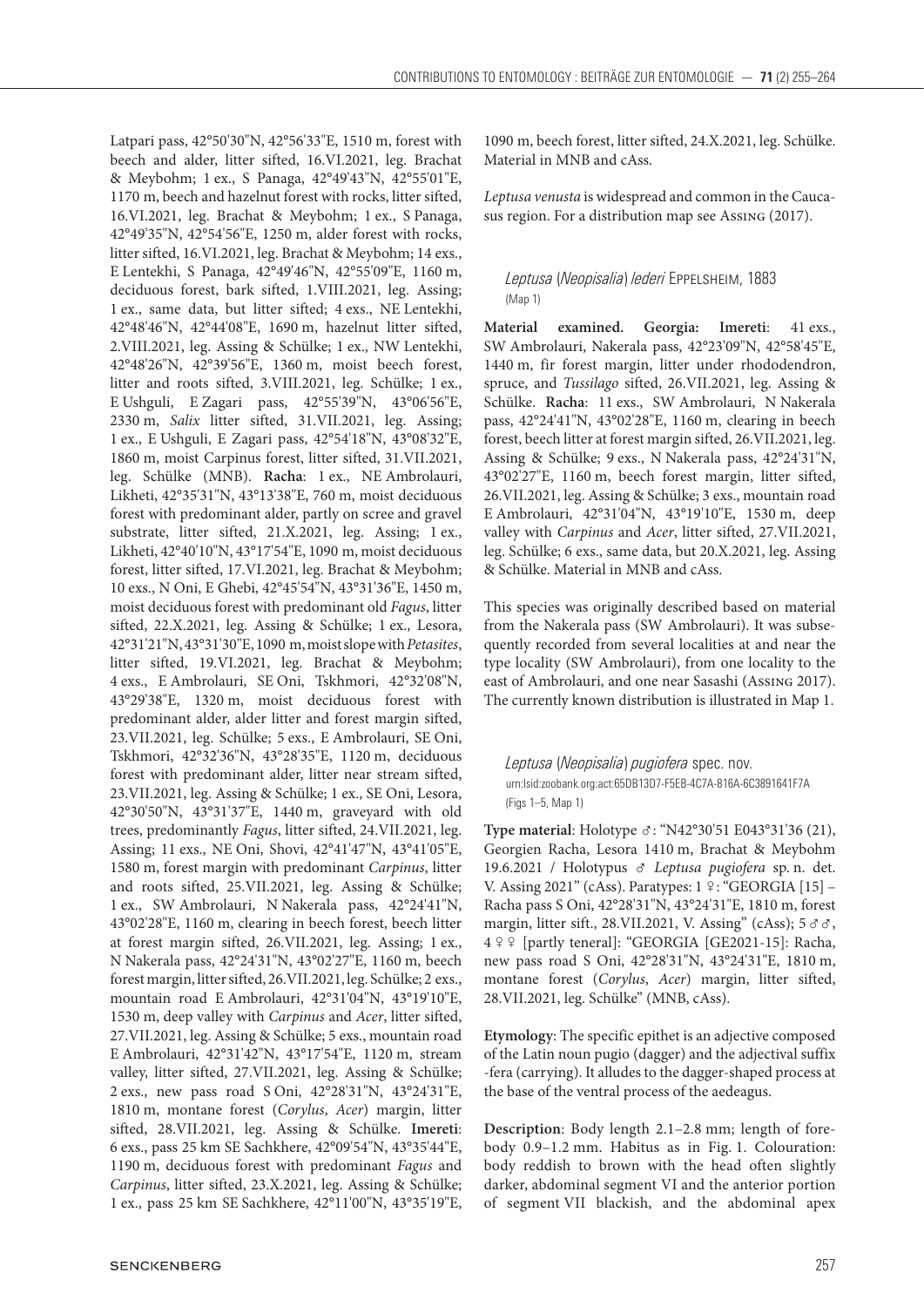

**Map 1**: Distributions of *Leptusa insculpta* (black circles), *L. svanetica* (white circles), *L. lederi* (filled triangles), and *L. pugiofera* (white triangles).

(segments VIII–X) dark-yellow; legs dark-yellow; antennae reddish.

Head transverse and with pronounced microsculpture rendering the shallow punctation indistinct. Eyes (Fig. 2) small, approximately one-third as long as postocular region in dorsal view, composed of little more than 15 ommatidia. Antennae moderately incrassate apically; antennomeres IV weakly transverse, V–X distinctly transverse and gradually increasing in width.

Pronotum approximately 1.3 times as broad as long and 1.2 times as broad as head; maximal width approximately in the middle; posterior angles weakly marked; punctation fine, shallow, denser than that of head, and indistinct owing to pronounced microsculpture.

Elytra approximately 0.7 times as long as pronotum; microsculpture present, but less pronounced than that of head and pronotum. Hind wings completely reduced.

Abdomen broader than elytra; microsculpture composed of transverse striae and transverse meshes on tergites III–VI and of isodiametric and short transverse meshes on tergite VII; tergite VII with narrow rudiment of a palisade fringe.

: tergite VII unmodified; posterior margin of tergite VIII shallowly concave in the middle, otherwise unmodified; posterior margin of sternite VIII strongly convex; median lobe of aedeagus 0.53 mm long, shaped as in Fig. 3, at base of ventral process with pronounced semitransparent dagger-shaped process; paramere slightly longer than median lobe and shaped as in Fig. 4.

: posterior margin of sternite VIII convex; spermatheca shaped as in Fig. 5.

**Comparative notes**: The shape of the median lobe of the aedeagus somewhat resembles that of *L. abchasica* BERNHAUER, 1935, from which the new species is distinguished by a smaller and more slender body, a less convex pronotum (cross-section), a less glossy forebody with more pronounced microsculpture, and a smaller aedeagus with a ventral process and internal structures of different shapes. *Leptusa pugiofera* differs from the externally similar *L. lederi*, the geographically closest *Neopisalia* species, by the shape of the aedeagus, particularly the completely different structure of the basal projection of the ventral process. For illustrations of *L. abchasica*, *L. lederi*, and other Caucasian *Neopisalia* species see Pace (1989) and Assing (2011, 2017).

**Distribution and natural history**: The species was discovered in two localities to the south and southeast of Oni (Racha) (Map 1). The holotype was sifted from litter in an abandoned graveyard with old trees, predominantly beech, at an altitude of 1410 m. The partly teneral paratypes were collected from litter in a montane forest with predominant maple and hazelnut at an altitude of 1810 m. The holotype was found together with *Leptusa venusta* and *L. caucasica*.

#### *Leptusa* (*Neopisalia*) *svanetica* Assing, 2017 (Fig. 12, Map 1)

Material examined: Georgia: Zemo Svaneti:  $3 \delta \delta$ , N Martvili, Lebarde valley, 42°37'54"N, 42°24'28"E, 580 m, track margin with predominant alder and hazelnut, soil-washing, 13.VIII.2021, leg. Assing (cAss);  $1 \, \sigma$ ,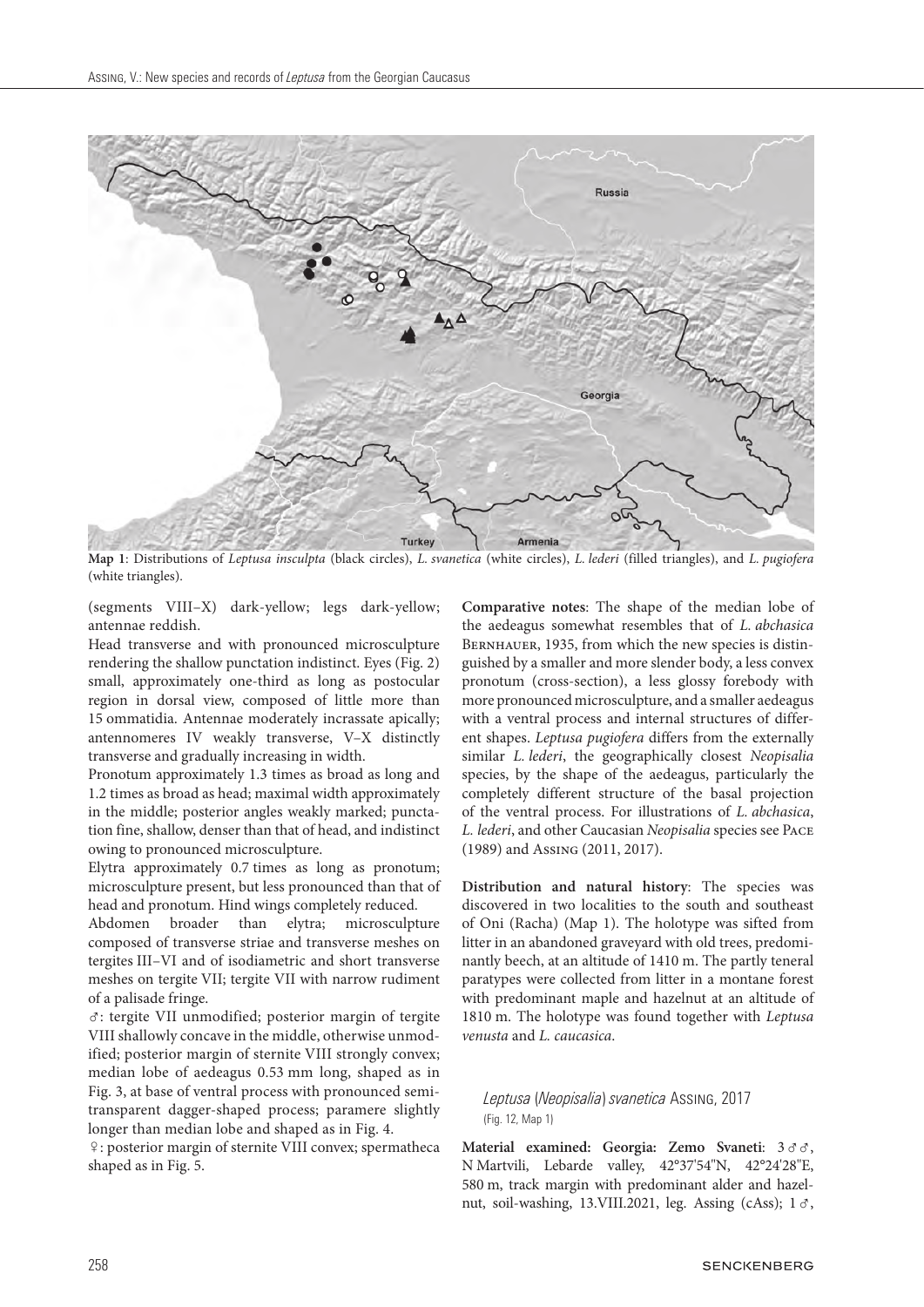

**Figs 1–12:** *Leptusa pugiofera* (1–5), *L. insculpta* (6–11), and *L. svanetica* from Lebarde valley (12). 1, 6 – habitus; 2, 7 – head in lateral view; 3, 8–9, 12 – median lobe of aedeagus in lateral view; 4, 10 – paramere; 5, 11 – spermatheca. Scale bars: 1, 6: 1.0 mm; 2, 7: 0.2 mm; 3–5, 8–12: 0.1 mm.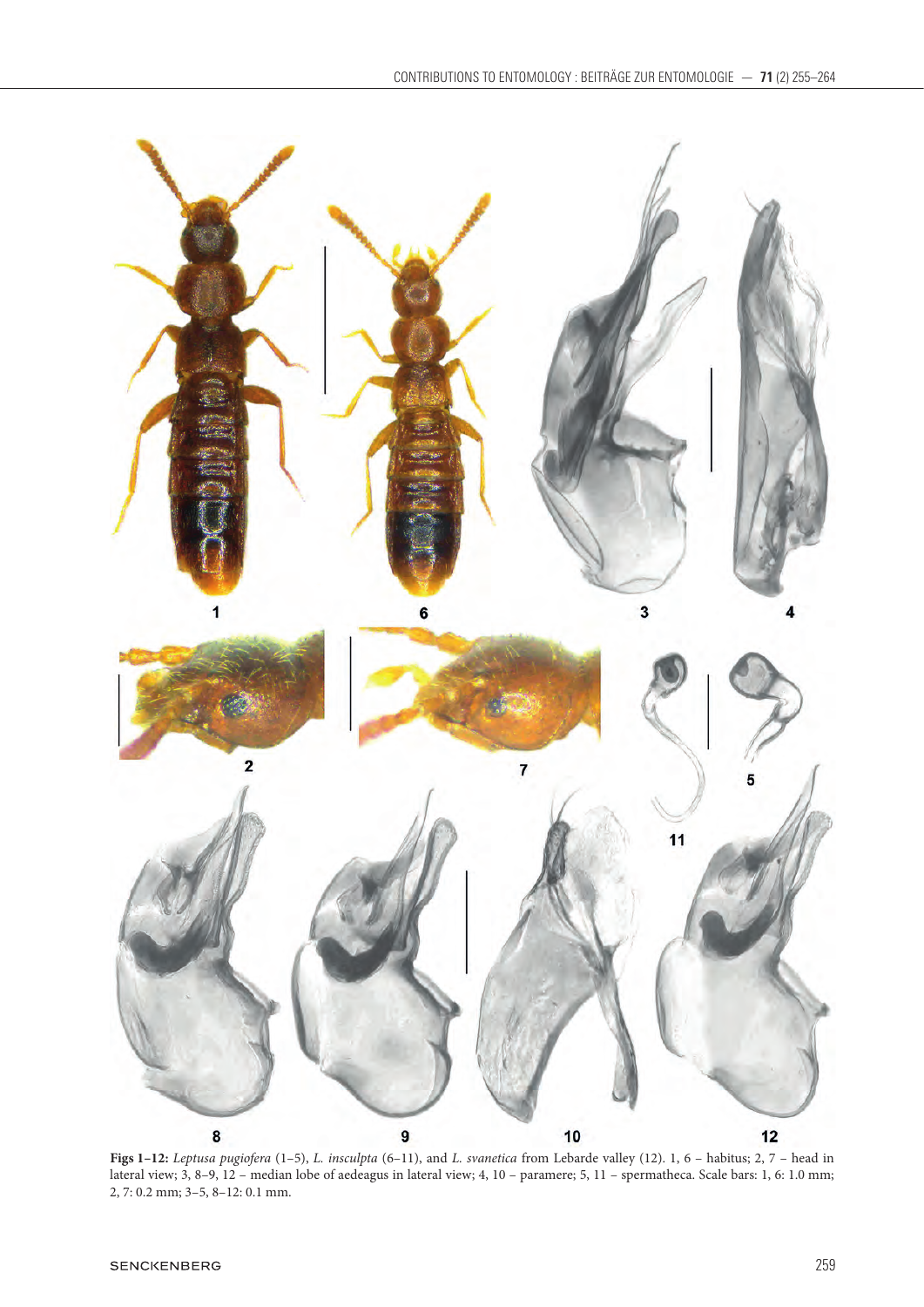1 º, same data, but forest with large rocks and with predominant hazelnut and alder, litter sifted (cAss); 1 3, N Martvili, Lebarde valley, 42°37'54"N, 42°24'28"E, 580 m, track margin with predominant alder and hazelnut, soil-washing, 16.X.2021, leg. Assing (cAss);  $1\frac{9}{7}$ , N Martvili, Lebarde valley, 42°37'51"N, 42°24'20"E, 540 m, deciduous forest with rocks, soil-washing, 17.X.2021, leg. Assing (cAss);  $1 \text{ } \sigma$ ,  $1 \text{ } \frac{\sigma}{2}$  [teneral], N Martvili, Lebarde valley, 42°38'46"N, 42°25'40"E, 840 m, stream valley with deciduous forest, litter sifted, 17.X.2021, leg. Assing (cAss). Kvemo Svaneti: 1 º, E Lentekhi, mountain track Chvelpi-Latpari pass, 42°50'25"N, 42°56'38"E, 1560 m, beech and hazelnut litter sifted, 29.VII.2021, leg. Assing (cAss);  $1 \, \sigma$ , 1 , NW Lentekhi, 42°48'26"N, 42°39'56"E, 1360 m, moist beech forest, litter and roots sifted, 3.VIII.2021, leg. Assing (cAss);  $1 \sigma$ , same data, but soil-washing (cAss).

This recently described species was previously known from only three localities in Kvemo Svaneti and Zemo Svaneti (Assing 2017, 2021). The distribution may be allo- or parapatric with that of *L. insculpta* (Map 1). The aedeagus of one of the males from Lebarde valley is illustrated in Fig. 12.

Irritatingly, the locality from Zemo Svaneti reported by Assing (2021) (specimens labeled "NE-slopes of Otepura-Dudi mountain, left bank of Tkheishi river, Kvemo-Vedi env., 42°54'N, 42°12'E, 910 m") is practically within the range of *L. insculpta*. The specimens were studied again and clearly belong to *L. svanetica*. It is currently unclear if the distributions of both species overlap in this region or if the respective specimens were possibly mislabeled. For the time being, the record is considered doubtful and the locality is omitted from Map 1.

The material collected in October is partly teneral, suggesting that pre-imaginal development takes place in late summer and autumn.

*Leptusa* (*Neopisalia*) *insculpta* spec. nov. urn:lsid:zoobank.org:act:CE43945E-ABB8-41D8-BA13-DE93033EA108 (Figs 6–11, 13-14, Map 1)

Type material: Holotype &: "GEORGIA [37] - Zemo Svaneti, NW Khaishi, 43°01'26"N, 42°05'50"E, 1430 m, mixed forest, 6.VIII.2021, V. Assing / Holotypus & *Leptusa pugiofera* sp. n. det. V. Assing 2021" (cAss). Paratypes:  $37 \text{ } \sigma \sigma$ ,  $17 \text{ } \frac{\varphi}{\varphi}$ : same data as holotype (cAss, MNB); 5 exs.: "GEORGIA [GE2021-37]: Zemo Svaneti, NW Khaishi, 43°01'26"N, 42°05'50"E, 1430 m, mixed forest, litter near rotten logs and trunks sifted, 6.VIII.2021, leg. M. Schülke" (MNB); 7 & &, 3 º º : same data as holotype, but 11.VIII.2021 (cAss, MNB); 3 exs.: "GEORGIA [GE2021-37b]: Zemo Svaneti, NW Khaishi, 43°01'26"N, 42°05'50"E, 1430 m, mixed forest, litter near rotten logs and trunks sifted, 11.VIII.2021, M. Schülke" (MNB); 2 $\sigma \sigma$ : "GEORGIA [38] – Zemo Svaneti, S Khaishi, 42°54'45"N, 42°11'39"E, 840 m, alder forest, 7.VIII.2021, V. Assing" (cAss); 6 σ σ, 4 º º: "GEORGIA [44] - Zemo

Svaneti, N Jvari, 42°49'58"N, 42°01'28"E, 620 m, stream valley, 9.VIII.2021, V. Assing" (cAss, MNB);  $1 \, \sigma$  [teneral]: "GEORGIA [62a] – Zemo Svaneti, N Jvari, 42°49'58"N, 42°01'28"E, 620 m, stream valley, 18.X.2021, V. Assing" (cAss);  $4 \text{ } \sigma \sigma$ ,  $2 \text{ } \frac{\varphi}{\sigma}$ : "GEORGIA [45] – Zemo Svaneti, N Jvari, 42°49'02"N, 42°01'54"E, 600 m, stream valley, 9. VIII. 2021, V. Assing" (cAss, MNB); 1 º [teneral]: "GEORGIA [61] – Zemo Svaneti, N Jvari, 42°49'02"N, 42°01'54"E. 600 m, stream valley, 18.X.2021, V. Assing"  $(cAss); 1 \nsubseteq$  [teneral]: same data, but "61a" (cAss); 7 exs. [mostly teneral]: "GEORGIA [GE2021-61]: Zemo Svaneti, N Jvari, 42°49'02"N, 42°01'54"E, 600 m, stream valley with mixed deciduous forest, litter sifted, 18.X.2021, leg. M. Schülke" (MNB); 1 &, 1 º: "GEORGIA [47] - Zemo Svaneti, N Jvari, 42°53'53"N, 42°02'54"E, 570 m, stream valley, 9.VIII.2021, V. Assing" (cAss, MNB).

**Etymology**: The specific epithet is the past participle of the Latin verb insculpere (to engrave, to carve in) and alludes to the basally distinctly emarginate ventral process of the aedeagus (lateral view), one of the characters distinguishing this species from the similar *L. svanetica*.

**Description**: Small species; body length 2.2–2.5 mm; length of forebody 0.9–1.1 mm. Habitus as in Fig. 6. Colouration: body pale reddish-brown with abdominal segment VI and the anterior portion of segment VII infuscate, and with the abdominal apex (segments VIII–X and posterior portion of segment VII) yellow; legs yellow; antennae yellow to dark-yellow.

Head of orbicular shape; punctation very fine, indistinct in the pronounced microsculpture, visible only at high magnification (100 x). Eyes (Fig. 7) very small, approximately one-fourth as long as postocular region in dorsal view, composed of 5–8 ommatidia. Antennae incrassate apically; antennomeres IV as long as broad or weakly transverse, V–X increasingly transverse and gradually increasing in width.

Pronotum approximately 1.2 times as broad as long and 1.15 times as broad as head, strongly convex in crosssection; maximal width near anterior angles, lateral margins strongly converging posteriad; punctation and microsculpture similar to those of head.

Elytra approximately 0.7 times as long as pronotum; microsculpture present, but less pronounced than that of head and pronotum; punctation much coarser and more distinct than that of head and pronotum. Hind wings completely reduced.

Abdomen broader than elytra; microsculpture composed of transverse striae and transverse meshes on tergites III–VI and of isodiametric and short transverse meshes on tergite VII; tergite VII with or without narrow rudiment of a palisade fringe; posterior margin of tergite VIII convex, or indistinctly concave in the middle.

: tergites VII and VIII unmodified; posterior margin of sternite VIII angularly produced; median lobe of aedeagus approximately 0.30 mm long, shaped as in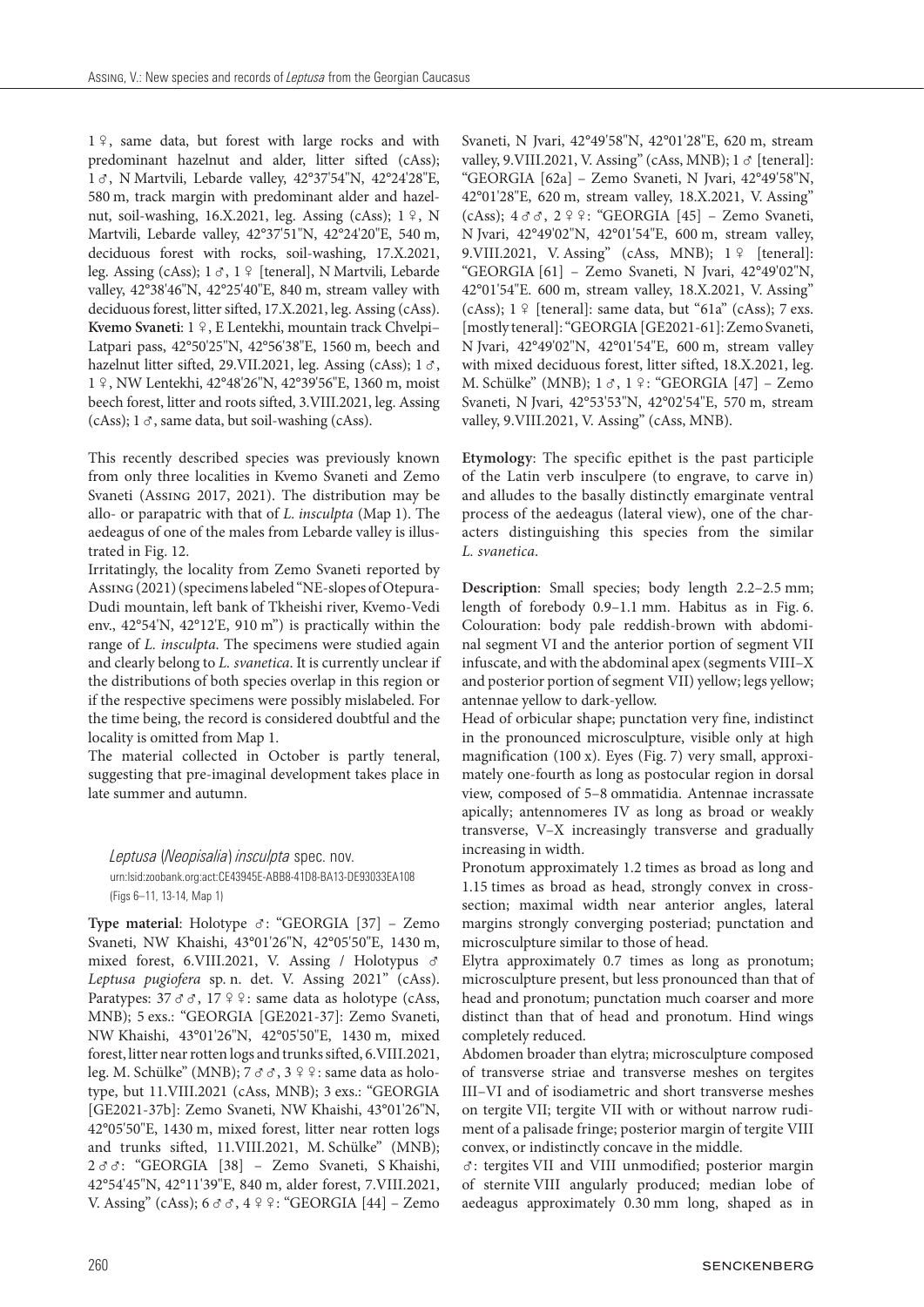

**Figs 13–14**: Type locality of *Leptusa insculpta* (Zemo Svaneti, NW Khaishi, 43°01'26"N, 42°05'50"E, 1430 m). A total of 71 type specimens was collected in this locality.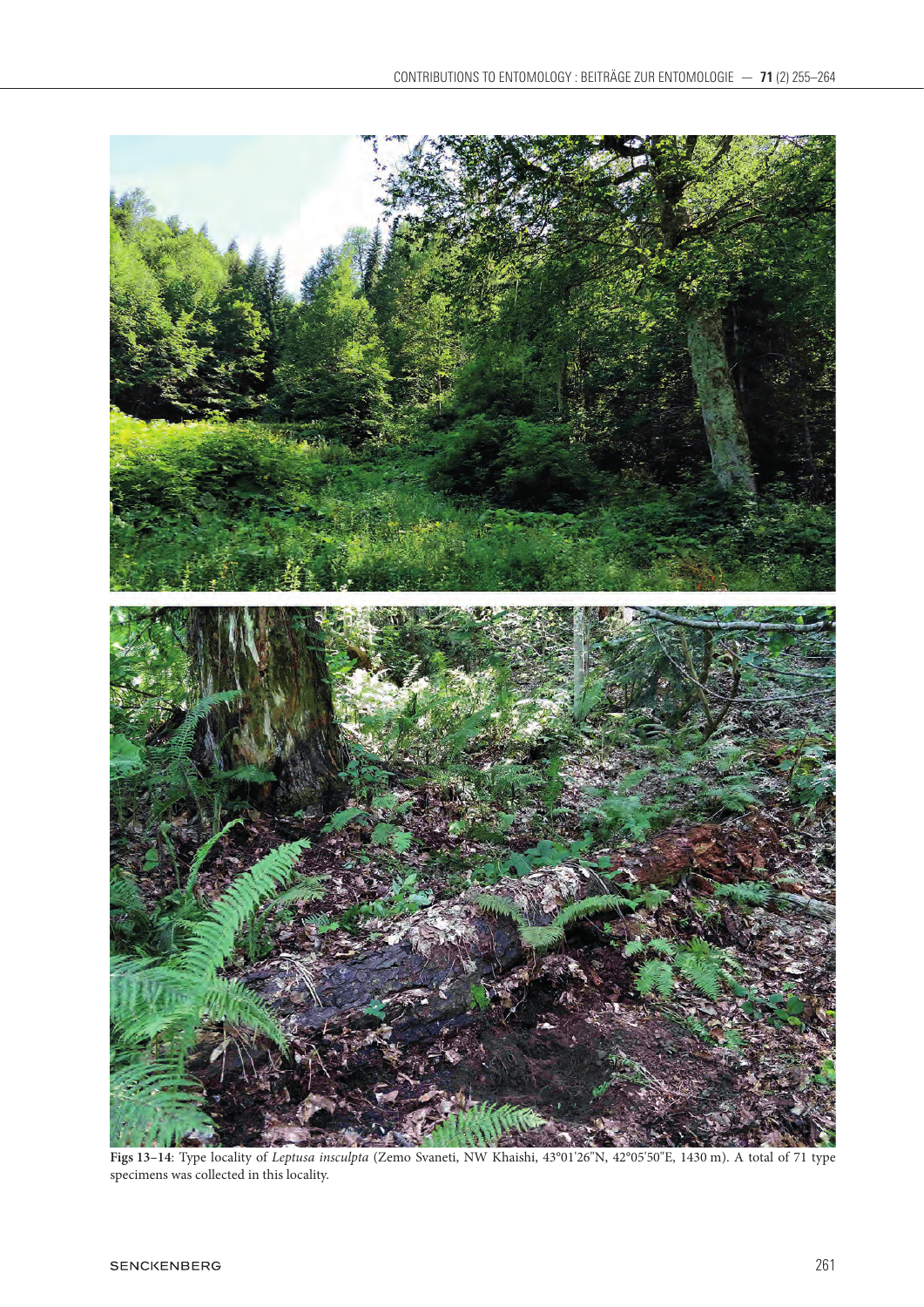Figs 8–9; paramere approximately as long as median lobe and shaped as in Fig. 10.

: posterior margin of sternite VIII strongly convex; spermatheca as in Fig. 11.

**Comparative notes**: The practically identical external and very similar male sexual characters suggest that *L. insculpta* is the adelphotaxon of *L. svanetica*, from which it is reliably distinguished only by the shape of the median lobe of the aedeagus. In *L. insculpta*, the latter is slightly smaller (*L. svanetica*: length 0.32–0.33 mm), and the basal portion of the aedeagus is more deeply emarginate and distinctly angular. For comparison, the aedeagus of one of the males of *L. svanetica* from Lebarde valley is illustrated in Fig. 12.

**Distribution and natural history**: The type material was collected in two localities to the northwest of Khaishi, close to the border of Zemo Svaneti with Abkhazia, and in three localities near the eastern shore of Jvari reservoir (Map 1), suggesting that the distribution is confined to the extreme northwest of Georgia and possibly also includes the east of Abkhazia. Most of the specimens were sifted from deep litter, often near dead tree trunks and logs in mixed forests. The type locality, where 71 specimens were collected, is illustrated in Figs 13–14. A substantial number of specimens was collected by soilwashing. This, in combination with the strongly reduced eyes and the fact that the species had never been found before, suggests that *L. insculpta* inhabits deeper strata of the leaf litter and soil. Syntopic congeners were *L. storkani* and *L. venusta*. Several beetles found by soil-washing in August and most of the specimens collected in October are teneral, suggesting that pre-imaginal development occurs in summer and autumn.

#### *Leptusa* (*Roubaliusa*) *storkani* Roubal, 1917

**Material examined: Georgia: Zemo Svaneti**: 1 ex., NW Khaishi, 42°59'54"N, 42°09'25"E, 900 m, alder forest, litter sifted, 6.VIII.2021, leg. Assing; 22 exs., NW Khaishi, 43°01'28"N, 42°05'42"E, 1440 m, mixed forest, litter near rotten logs and rotten trunks sifted, 6.VIII.2021, leg. Assing & Schülke; 11 exs., same data, but 11.VIII.2021; 30 exs., NW Khaishi, 43°01'26"N, 42°05'50"E, 1430 m, mixed forest, litter near rotten logs and rotten trunks sifted, 6.VIII.2021, leg. Assing & Schülke; 1 ex., same data, but soil-washing; 19 exs., same data, but litter near rotten logs and rotten trunks sifted, 11.VIII.2021, leg. Assing & Schülke; 3 exs., NW Khaishi, 43°01'16"N, 42°06'14"E, 1360 m, mixed forest, litter near dead trunks and logs sifted, 7.VIII.2021, leg. Assing & Schülke; 18 exs., NW Khaishi, 43°01'22"N, 42°06'00"E, 1410 m, mixed forest, litter near trunks and logs sifted, 7.VIII.2021, leg. Assing & Schülke; 1 ex., S Mestia, 43°01'09"N, 42°42'19"E, 1860 m, secondary mixed forest, litter under hazelnut and undergrowth sifted, 8.VIII.2021, leg. Schülke; 6 exs.,

S Mestia, 43°01'09"N, 42°42'19"E, 1860 m, secondary mixed forest, litter under hazelnut, undergrowth, and spruce sifted, 8.VIII.2021, leg. Assing & Schülke; 3 exs., N Jvari, 42°49'02"N, 42°01'54"E, 600 m, stream valley with mixed deciduous forest, litter sifted, 9.VIII.2021, leg. Assing; 1 ex., same data, but 18.X.2021, leg. Schülke; 1 ex., N Khaishi, 43°05'11"N, 42°11'05"E, 1080 m, alder forest, litter sifted, 10.VIII.2021, leg. Assing; 1 ex., WSW Khaishi, 42°56'04"N, 42°09'15"E, 670 m, stream valley with scree and ferns, moist and deep litter between stones sifted, 10.VIII.2021, leg. Assing; 1 ex., N Martvili, Lebarde valley, 42°38'46"N, 42°25'40"E, 840 m, stream valley with deciduous forest, litter sifted, 17.X.2021, leg. Assing. **Kvemo Svaneti**: 2 exs., Chvelpi–Latpari pass, 42°51'19"N, 42°56'38"E, 2100 m, litter of birch, hazelnut, sorbus, and rhododendron, litter sifted, 15.VI.2021, leg. Brachat & Meybohm; 8 exs., Chvelpi–Latpari pass, 42°50'58"N, 42°56'42"E, 1950 m, beech forest, litter sifted, 15.VI.2021, leg. Brachat & Meybohm; 1 ex., Chvelpi– Latpari pass, 42°50'36"N, 42°56'26"E, 1600 m, mixed forest with rhododendron, litter sifted, 15.VI.2021, leg. Brachat & Meybohm; 2 exs., E Lentekhi, mountain track Chvelpi–Latpari pass, 42°50'25"N, 42°56'38"E, 1560 m, beech and hazelnut litter sifted, 29.VII.2021, leg. Assing; 20 exs., E Lentekhi, mountain track Chvelpi–Latpari pass, 42°50'58"N, 42°56'43"E, 1870 m, beech forest, litter sifted, 30.VII.2021, leg. Assing & Schülke; 1 ex., E Lentekhi, mountain track Chvelpi–Latpari pass, 42°50'30"N, 42°56'33"E, 1600 m, beech forest, litter and dead wood sifted, 30.VII.2021, leg. Assing. Material in MNB and cAss.

*Leptusa storkani* is endemic to the western Greater Caucasus, where it is rather widespread and common. For a distribution map see Assing (2017).

#### *Leptusa* (*Neopisalia*) cf. *kaszabi* Pace, 1981

Material examined: Georgia: Imereti: 1 º, pass 25 km SE Sachkhere, 42°09'54"N, 43°35'44"E, 1190 m, deciduous forest with predominant *Fagus* and *Carpinus*, litter sifted, 23.X.2021, leg. Assing (cAss).

This species was originally described based on a unique male from "Kaukasus, Mihailovo Suram" (Pace 1981). Subsequent records are wanting. The locality where the above female was collected is not far from the type locality, but a male would be required to confirm that it is in fact conspecific with the holotype.

#### *Leptusa* (*Stictopisalia*) *caucasica* Eppelsheim, 1878 (Map 2)

**Material examined: Georgia: Racha**: 1 ex., Likheti, 42°40'10"N, 43°17'54"E, 1090 m, moist deciduous forest, litter sifted, 17.VI.2021, leg. Brachat & Meybohm;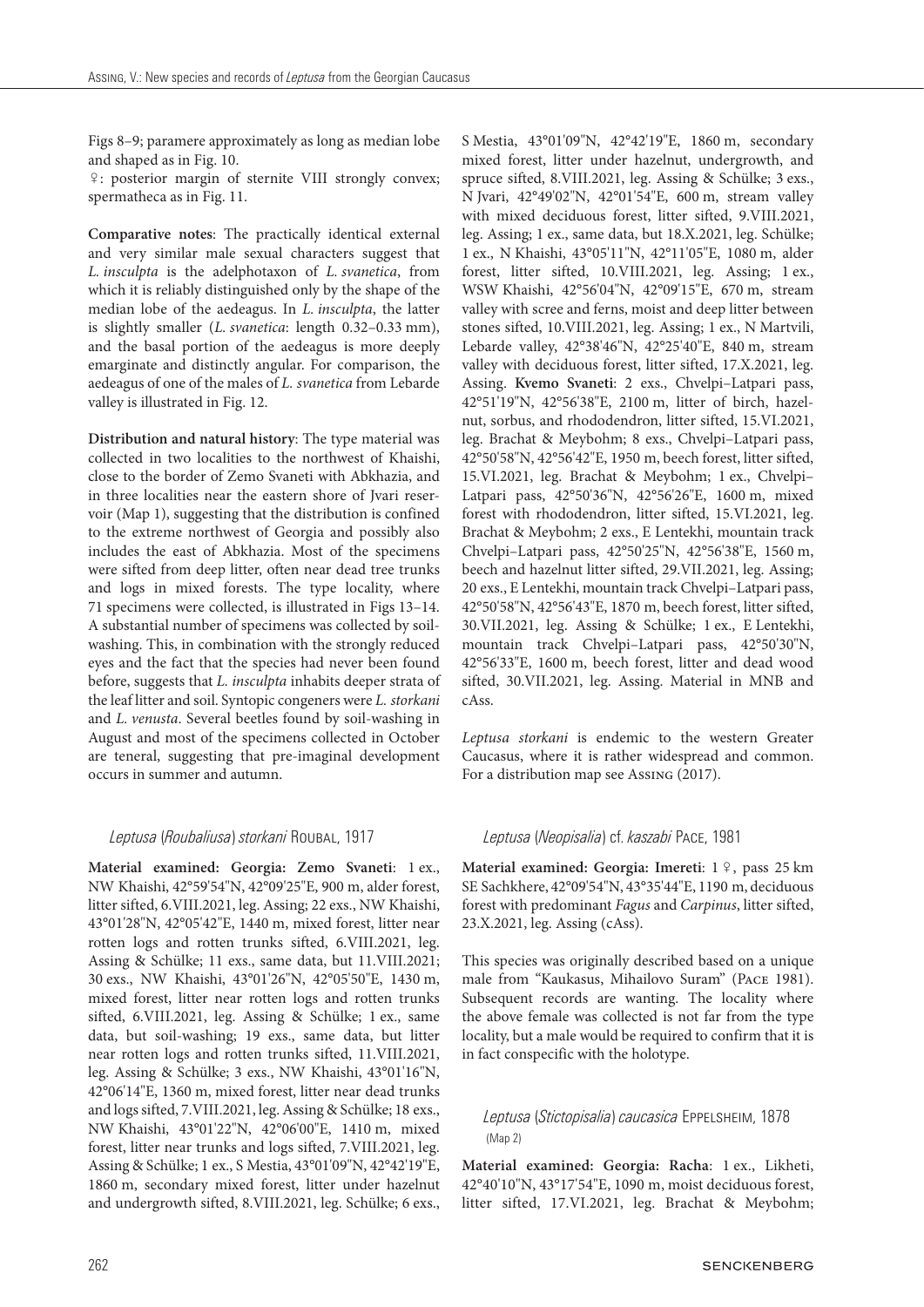

**Map 2**: Distribution of *Leptusa caucasica*.

113 exs., N Oni, E Ghebi, 42°45'54"N, 43°31'36"E, 1450 m, moist deciduous forest with predominant old *Fagus*, litter sifted, 22.X.2021, leg. Assing & Schülke; 19 exs., N Oni, E Ghebi, 42°45'45"N, 43°31'04"E, 1410 m, deciduous forest with predominant old *Fagus* and alder, litter sifted, 27.X.2021, leg. Assing & Schülke; 2 exs., same data, but soil-washing, leg. Assing; 11 exs., E Ghebi, 42°46'N, 43°32'E, 1450 m, slope with very old beech, litter sifted, 18.VI.2021, leg. Brachat & Meybohm; 2 exs., Lesora, 42°31'21"N, 43°31'30"E, 1090 m, moist slope with *Petasites*, litter sifted, 19.VI.2021, leg. Brachat & Meybohm; 1 ex., SE Oni, Lesora, 42°30'50"N, 43°31'37"E, 1440 m, graveyard with old trees, predominantly *Fagus*, litter sifted, 24.VII.2021, leg. Assing; 1 ex., E Ambrolauri, SE Oni, Tskhmori, 42°32'36"N, 43°28'35"E, 1120 m, deciduous forest with predominant alder, litter near stream sifted, 23.VII.2021, leg. Schülke; 1 ex., new pass road S Oni, 42°28'27"N, 43°24'23"E, 1810 m, moist montane forest with predominant hazelnut, litter sifted, 24.VII.2021, leg. Schülke; new pass road S Oni, 42°28'31"N, 43°24'31"E, 1810 m, montane forest (*Corylus*, *Acer*) margin, litter sifted, 28.VII.2021, leg. Schülke; 50 exs., NE Oni, Shovi, 42°41'47"N, 43°41'05"E, 1580 m, forest margin with predominant *Carpinus*, litter and roots sifted, 25.VII.2021, leg. Assing & Schülke; 1 ex., NE Oni, W Glola, 42°41'47"N, 43°35'04"E, 1140 m,mixed forest margin, litter sifted, 25.VII.2021, leg. Assing; 4 exs., SW Ambrolauri, N Nakerala pass, 42°24'41"N, 43°02'28"E, 1160 m, clearing in beech forest, beech litter at forest margin sifted, 26.VII.2021, leg. Assing & Schülke; 49 exs., mountain road E Ambrolauri, 42°31'04"N, 43°19'10"E, 1530 m, deep valley with *Carpinus* and *Acer*, litter sifted,

27.VII.2021, leg. Assing & Schülke; 35 exs., same data, but 20.X.2021; 47 exs., same data, but 28.X.2021; 4 exs., mountain road E Ambrolauri, 42°31'42"N, 43°17'54"E, 1120 m, stream valley, litter sifted, 27.VII.2021, leg. Assing & Schülke; 40 exs., mountain road E Ambrolauri, 42°31'06"N, 43°18'26"E, 1350 m, ditch with small trees and bushes, litter sifted, 28.X.2021, leg. Assing & Schülke; 8 exs., mountain road E Ambrolauri, 42°31'10"N, 43°18'23"E, 1330 m, Carpinus forest, litter sifted, 28.X.2021, leg. Assing & Schülke. **Imereti**: 3 exs., SW Ambrolauri, Nakerala pass, 42°23'09"N, 42°58'45"E, 1440 m, fir forest margin, litter under rhododendron, spruce, and *Tussilago* sifted, 26.VII.2021, leg. Assing & Schülke; 2 exs., pass 25 km SE Sachkhere, 42°10'05"N, 43°35'12"E, 1120 m, secondary beech forest, litter sifted, 23.X.2021, leg. Assing; 18 exs., pass 25 km SE Sachkhere, 42°09'54"N, 43°35'44"E, 1190 m, deciduous forest with predominant *Fagus* and *Carpinus*, litter sifted, 23.X.2021, leg. Assing & Schülke; 1 ex., 6 km W Surami, 42°01'34"N, 43°29'49"E, 940 m, margin of *Fagus* and *Carpinus* forest, litter sifted, 24.X.2021, leg. Assing; 4 exs, NW Surami, Rikoti pass, 42°03'40"N, 43°28'59"E, 930 m, stream valley with chestnut and alder, chestnut litter sifted, 24.X.2021, leg. Schülke; 1 ex., same data, but soil-washing, leg. Assing. Material in MNB and cAss.

*Leptusa caucasica* has been recorded only from Georgia, where it is distributed in parts of both the Greater and the Lesser Caucasus, including the connecting Suram range. The currently known distribution is illustrated in Map 2.